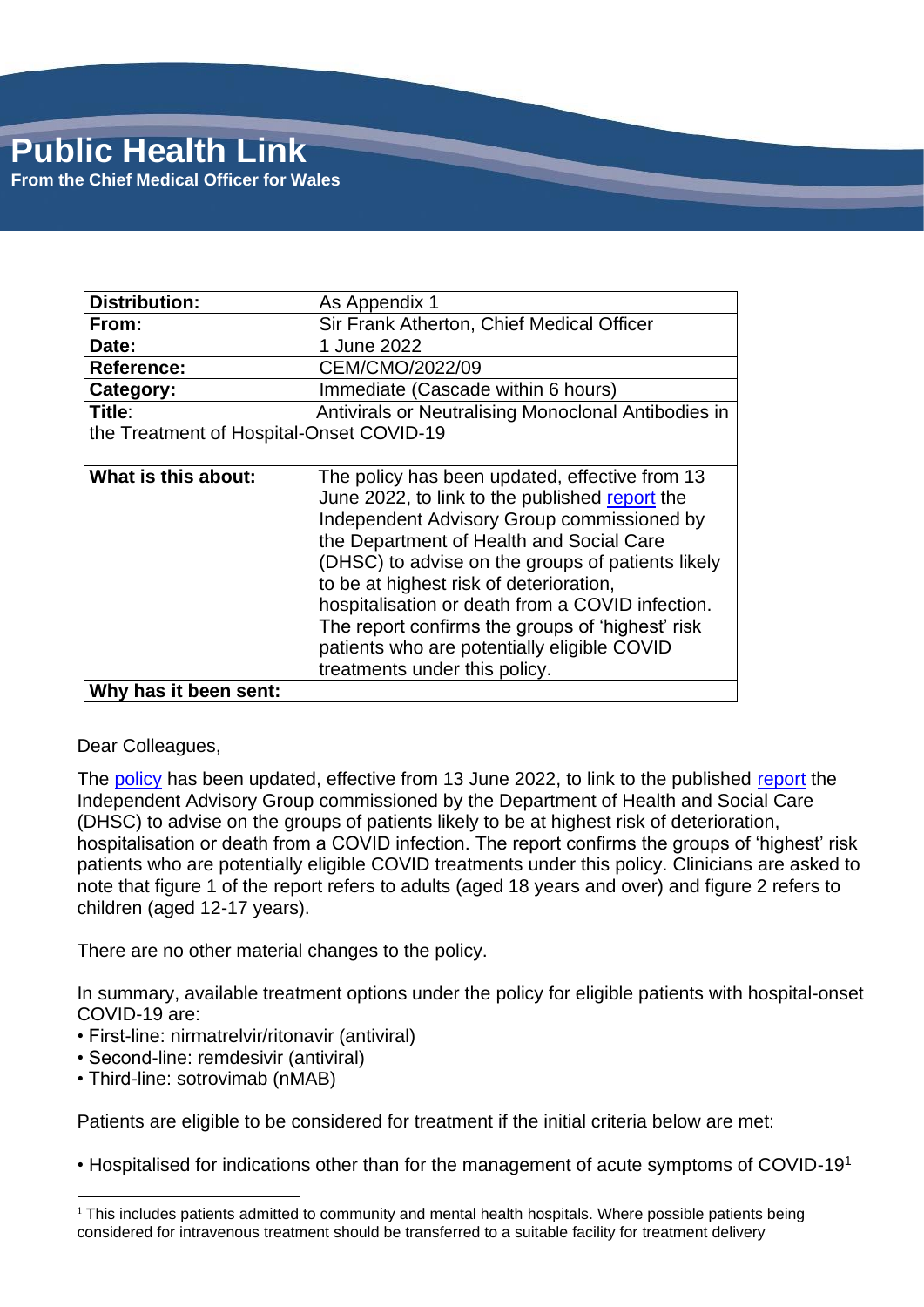## AND

• SARS-CoV-2 infection is confirmed by either:

o Polymerase chain reaction (PCR) testing OR o Lateral flow test

## AND

• [Symptomatic with COVID-19](https://www.nhs.uk/conditions/coronavirus-covid-19/symptoms/) and showing no signs of clinical recovery

## AND

• The patient is a member of a 'highest' risk group (as defined in the Department of Health and Social Care commissioned [Independent Advisory Group Report\)](https://www.gov.uk/government/publications/higher-risk-patients-eligible-for-covid-19-treatments-independent-advisory-group-report)

## OR

COVID-19 infection presents a material risk of destabilising a pre-existing condition or illness or compromising recovery from surgery or other hospital procedure (as determined by multidisciplinary team [MDT] assessment).

Further details, including medicine specific guidance, may be found in the [clinical policy.](https://awttc.nhs.wales/covid-19-therapeutic-hub/covid-19-therapies-alerts-and-advice/) Further information on selecting the most appropriate treatment can be found in the accompanying [clinical guide.](https://awttc.nhs.wales/covid-19-therapeutic-hub/covid-19-therapies-alerts-and-advice/)

NHS trusts / health boards are asked to take the following immediate steps to support the treatment of patients in hospital with COVID-19 infection:

1. Consider prescribing an antiviral or monoclonal antibody treatment to adults, and children aged 12 and over and weighing at least 40kg2, with hospital-onset COVID infection in line with the published [policy](https://awttc.nhs.wales/covid-19-therapeutic-hub/covid-19-therapies-alerts-and-advice/)

In the absence of a confirmed virological diagnosis, the treatment should only be used when a multidisciplinary team has a high level of confidence that the clinical and radiological features suggest that COVID-19 is the most likely diagnosis.

- 2. Note that nirmatrelvir/ritonavir is **not recommended during pregnancy**. The use of ritonavir may reduce the efficacy of combined hormonal contraceptives. Patients using combined hormonal contraceptives should be advised to use an effective alternative contraceptive method or an additional barrier method of contraception during treatment and until after one complete menstrual cycle after stopping nirmatrelvir/ritonavir.
- 3. Ensure that any patients who receive a COVID antiviral while pregnant are reported to the UK COVID-19 antivirals in pregnancy registry on 0344 892 0909 (available 9:00am to 5:00pm, Monday to Friday, excluding bank holidays) so that they can be followed up. For more information, go to [https://www.medicinesinpregnancy.org/COVID-19-Antivirals-](https://www.medicinesinpregnancy.org/COVID-19-Antivirals-Pregnancy-Registry/)[Pregnancy-Registry/.](https://www.medicinesinpregnancy.org/COVID-19-Antivirals-Pregnancy-Registry/)
- 4. Noting the important role of surveillance, treating clinicians are asked to support testing and / or data requirements as recommended under country specific or UK wide surveillance programmes, where laboratory capacity and resourcing allows. Sequencing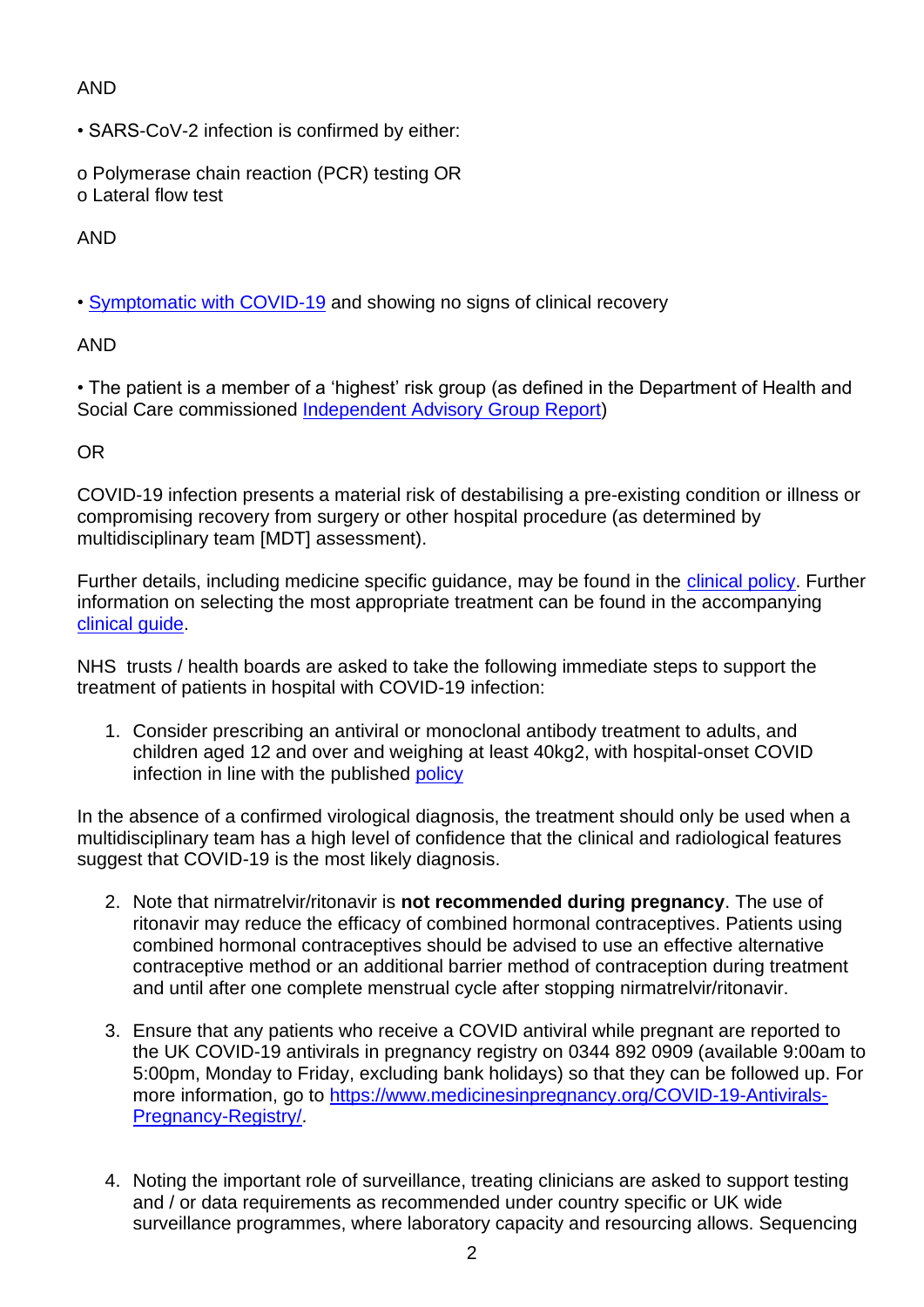is an important part of surveillance activities to monitor for the development of new variants and drug resistance. Genotype results do not form part of the eligibility criteria for any treatment under this policy and treatment should not be delayed pending these results.

- 5. Discharge letters to primary care should explicitly record the treatment that has been given, together with the dose and date of administration.
- 6. Any organisation prescribing remdesivir to children aged 12-17 years and not on supplementary oxygen, as an off-label product, will be required to assure itself that the necessary internal governance arrangements have been completed before the medicine is prescribed. These arrangements may be through the health board / trust drugs and therapeutics committee, or equivalent.
- 7. Adhere to the guidance which has been developed by the Specialist Pharmacy Service (SPS) to support the administration of [antivirals](https://www.sps.nhs.uk/home/guidance/covid-19-treatments/oral-antivirals/) and [monoclonal antibodies.](https://www.sps.nhs.uk/home/guidance/covid-19-treatments/neutralising-monoclonal-antibodies/)

#### 8.

•

- 9. Regular stock updates should be provided to the national procurement lead pharmacist. Hospitals should enter the product onto stock control and prescribing systems as described below:
- Paxlovid nirmatrelvir (150mg tablets) and ritonavir (100mg tablets), 30 tablet pack
- Remdesivir 100mg powder for concentrate for solution for infusioSotrovimab 500mg/8ml solution for infusion vials
- 10.Hospital pharmacies should continue to appropriately store unused stocks of the casirivimab and imdevimab (Ronapreve) combination monoclonal antibody; further guidance will be provided.

#### **Product Details**

Nirmatrelvir plus ritonavir (Paxlovid) is a combination oral antiviral supplied by Pfizer that works by inhibiting a protease required for viral replication. It is supplied as a pack providing a five-day treatment course containing both nirmatrelvir (150mg tablets) and ritonavir (100mg tablets). Nirmatrelvir plus ritonavir has a conditional market authorisation in Great Britain (under the Medicines and Healthcare products Regulatory Authority (MHRA)), and a section 174 approval covers use in Northern Ireland, for the treatment of COVID-19 in adults who do not require supplemental oxygen and who are at increased risk for progression to severe COVID-19.

Remdesivir (Veklury) is supplied by Gilead. Delivered intravenously, it has a conditional market authorisation for use as a treatment for COVID-19 in both Great Britain (under the Medicines and Healthcare products Regulatory Authority (MHRA)) and in Northern Ireland (under the European Medicines Agency (EMA)) for 1) adults, and adolescents aged 12 and up to less than 18 years and weighing at least 40kg, with pneumonia requiring supplemental oxygen and 2) for adults who do not require supplemental oxygen and who are at increased risk of progressing to severe COVID-19.

Sotrovimab (Xevudy) is supplied by GlaxoSmithKline and Vir Biotechnology. Delivered intravenously, sotrovimab has a conditional marketing authorisation in Great Britain (England,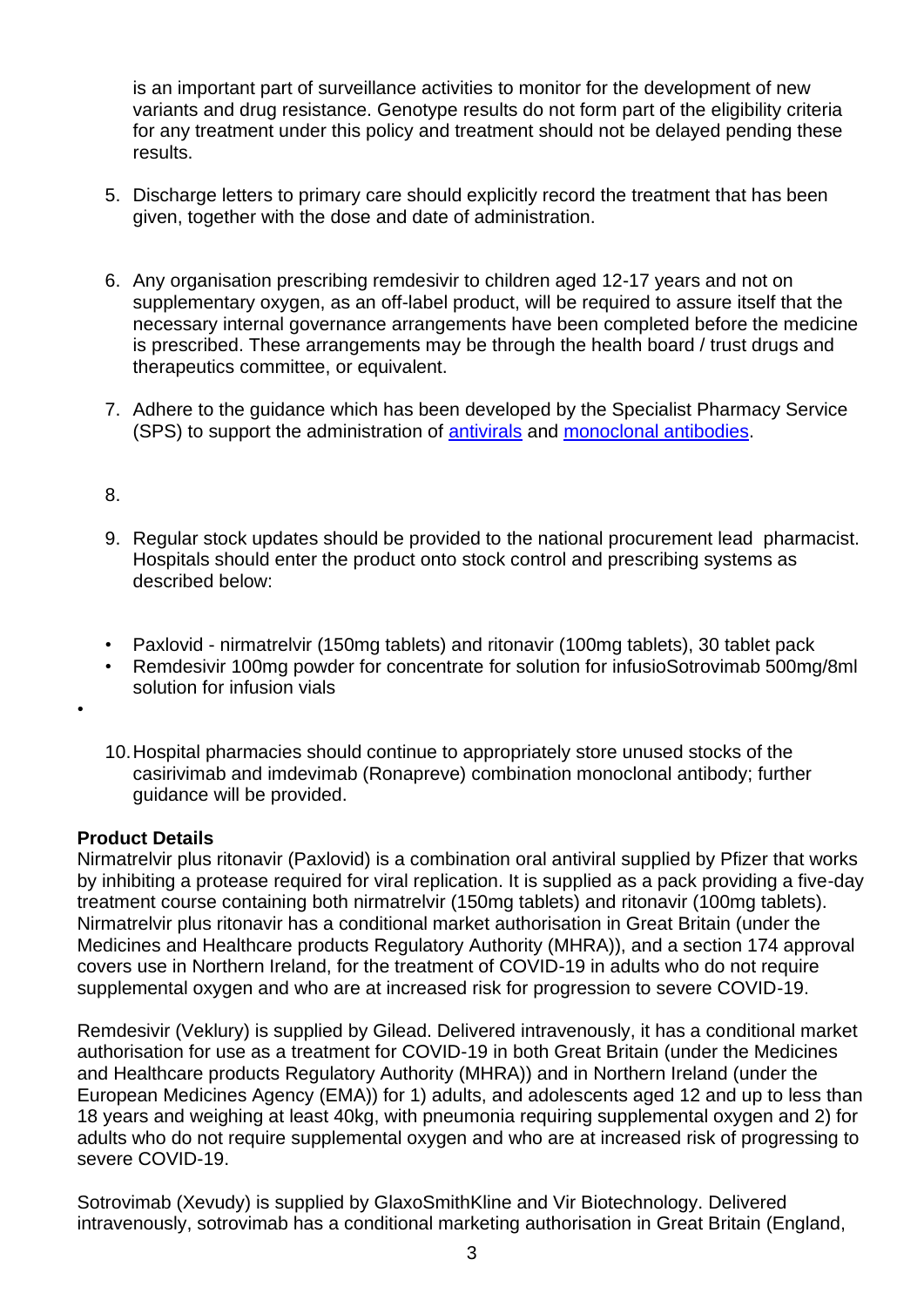Scotland and Wales) and in Europe (under the European Medicines Agency) for the treatment of symptomatic adults and adolescents (aged 12 years and over and weighing at least 40 kg) with acute COVID-19 infection who do not require oxygen supplementation and who are at increased risk of progressing to severe COVID-19 infection. Access to sotrovimab in Northern Ireland is through a Regulation 174 approval or the licensing determination made by the European Medicines Agency.

## **Off Label Use of the Antiviral Remdesivir**

The use of remdesivir for COVID-19 in adolescents aged 12-17 years not yet requiring supplemental oxygen is off-label. As such, clinicians prescribing either treatment should follow trust / hospital governance procedures in relation to the prescribing of off-label medicines. Further guidance on the prescribing of off-label medicines can be found below:

- [https://www.gov.uk/drug-safety-update/off-label-or-unlicensed-use-of-medicines](https://www.gov.uk/drug-safety-update/off-label-or-unlicensed-use-of-medicines-prescribers-responsibilities)[prescribers-responsibilities](https://www.gov.uk/drug-safety-update/off-label-or-unlicensed-use-of-medicines-prescribers-responsibilities)
- [https://www.gmc-uk.org/ethical-guidance/ethical-guidance-for-doctors/good-practice-in](https://www.gmc-uk.org/ethical-guidance/ethical-guidance-for-doctors/good-practice-in-prescribing-and-managing-medicines-and-devices/prescribing-unlicensed-medicines)[prescribing-and-managing-medicines-and-devices/prescribing-unlicensed-medicines](https://www.gmc-uk.org/ethical-guidance/ethical-guidance-for-doctors/good-practice-in-prescribing-and-managing-medicines-and-devices/prescribing-unlicensed-medicines)
- [https://www.rpharms.com/Portals/0/RPS%20document%20library/Open%20access/Prof](https://www.rpharms.com/Portals/0/RPS%20document%20library/Open%20access/Professional%20standards/Prescribing%20competency%20framework/prescribing-competency-framework.pdf) [essional%20standards/Prescribing%20competency%20framework/prescribing](https://www.rpharms.com/Portals/0/RPS%20document%20library/Open%20access/Professional%20standards/Prescribing%20competency%20framework/prescribing-competency-framework.pdf)[competency-framework.pdf](https://www.rpharms.com/Portals/0/RPS%20document%20library/Open%20access/Professional%20standards/Prescribing%20competency%20framework/prescribing-competency-framework.pdf)

## **Co-Administration**

There is no interaction expected of the treatments covered under the policy with other treatments available for COVID under published UK clinical access policies - dexamethasone or hydrocortisone, remdesivir, or tocilizumab or sarilumab. For further information please visit the University of Liverpool COVID-19 Drug Interactions website [\(https://www.covid19-druginteractions.org/checker\)](https://www.covid19-druginteractions.org/checker).

Monoclonal antibodies and / or antivirals should not be infused concomitantly in the same IV line with other medications.

## **Monitoring, tracking and follow-up**

All handovers of clinical care (including between hospitals if patients are transferred, between levels of care and clinical teams within hospitals, and between hospitals and primary care) should explicitly record that an antiviral or monoclonal antibody has been given together with the dose and date of administration.

Healthcare professionals are asked to report any suspected adverse reactions via the United Kingdom Yellow Card Scheme [www.mhra.gov.uk/yellowcard](https://wales365uk-my.sharepoint.com/personal/rhian_cowley001_gov_wales/Documents/Profile/Desktop/www.mhra.gov.uk/yellowcard) or search for MHRA Yellow Card in the Google Play or Apple App Store.

## **Enquiries**

Enquiries should in the first instance be directed to the health board's Chief Pharmacist who will escalate issues to the Pharmacy and Prescribing Team at Welsh Government if required. Enquiries to the Welsh Government should be directed to: COVID-19.Pharmacy.Prescribing@gov.wales.

Yours sincerely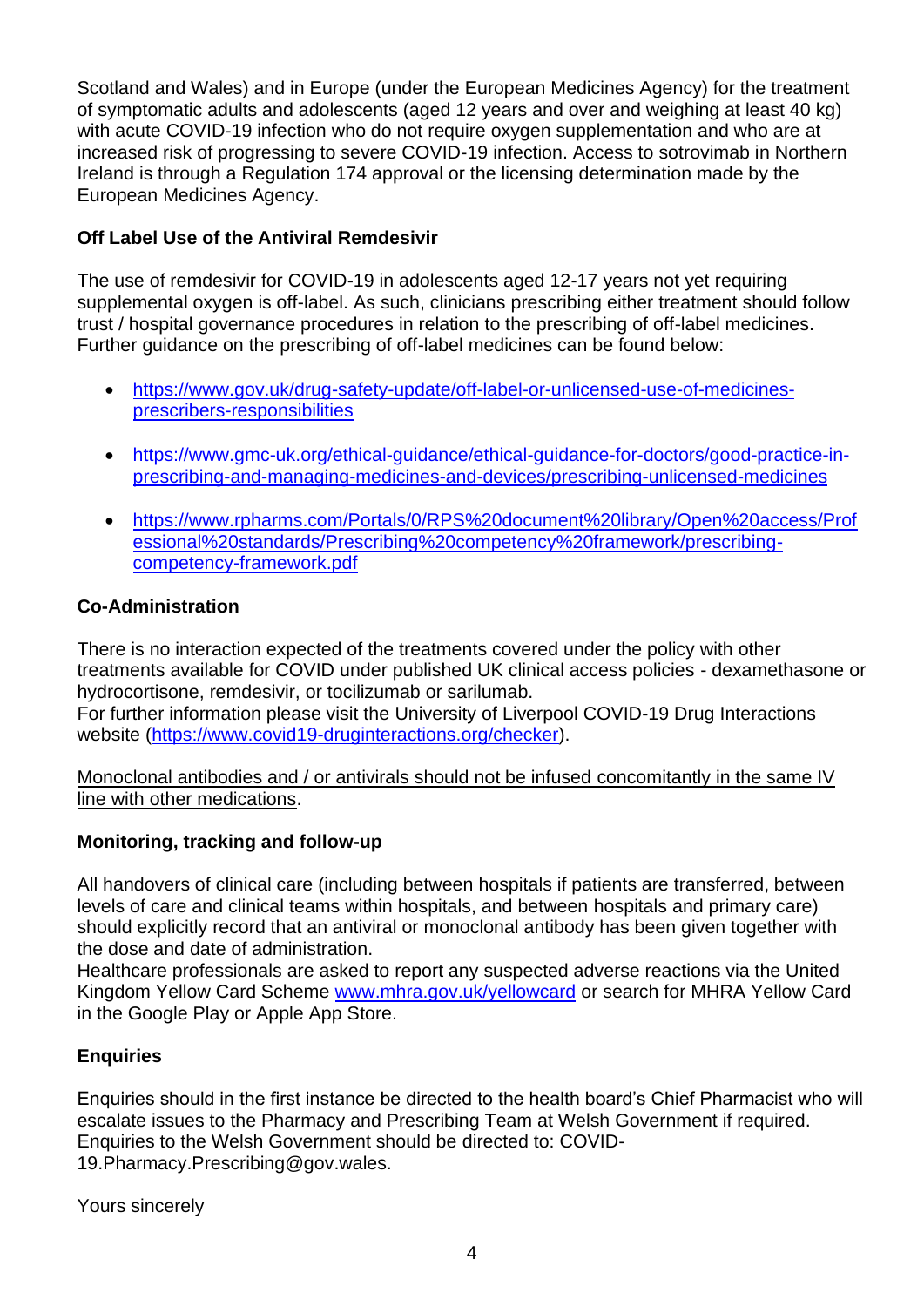$\begin{picture}(120,10) \put(0,0){\line(1,0){15}} \put(15,0){\line(1,0){15}} \put(15,0){\line(1,0){15}} \put(15,0){\line(1,0){15}} \put(15,0){\line(1,0){15}} \put(15,0){\line(1,0){15}} \put(15,0){\line(1,0){15}} \put(15,0){\line(1,0){15}} \put(15,0){\line(1,0){15}} \put(15,0){\line(1,0){15}} \put(15,0){\line(1,0){15}} \put(15,0){\line($ 

# **SIR FRANK ATHERTON**